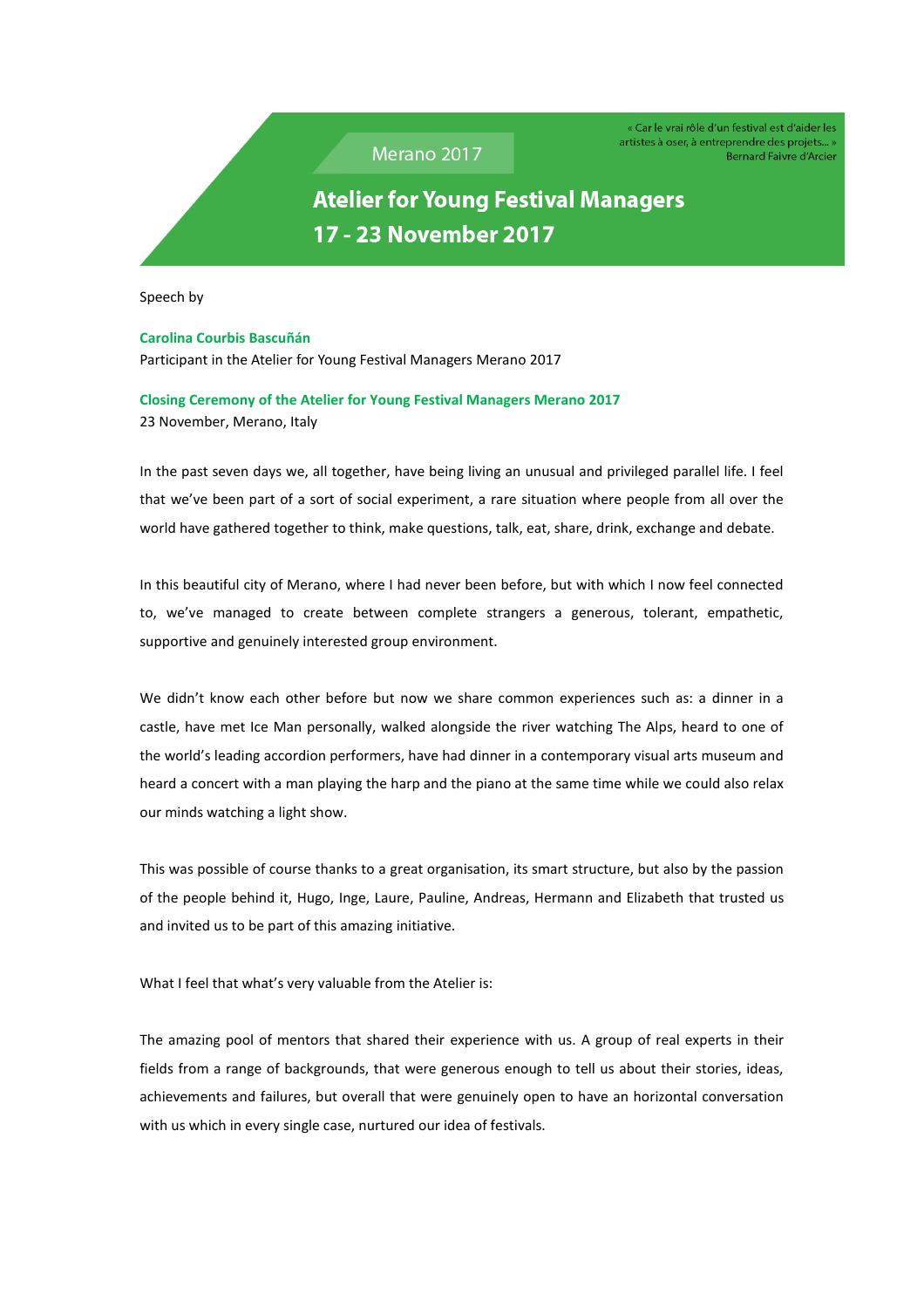Also, the fascinating cultural exchange between all our different origins and backgrounds. I have to say that this is the first time in my life that I've met someone from Lithuania, Czech Republic, Malta or Latvia, and also is the first time that I'm involved in so many conversations about classical music and its challenges. I now can't wait to visit all of your countries and festivals and know more about your culture. I'm seriously thinking of organising a tour to visit you all. These seven days were a fantastic class of history taught by first hand teachers.

I also found the local approach that we had to the city of Merano totally brilliant. Listening to the Mayor, having guided tours in the museum, the castle, the theatre and getting to know the stories about the city showed us how important is to engage in a local way to the place we are visiting. As we have discussed these days, this is essential for festival producing, and as Rose said in her presentation, when working internationally, being rooted to the local is extremely important.

I also really appreciate the tremendous value of having a space to share questions with no prejudice or expected answers.

And even though we agree that perhaps we are going back home with even more questions that with the ones we arrived with to the Atelier, I'm sure we've gained invaluable new knowledge, but not just that, we have also gained an amazing bunch of new friends literally from all over the world.

During the Atelier, I took note of all what was mentioned about how we could define a festival, and this is what I got:

Festival as a celebration Festival as an assembly Festival as an experimental zone for sociability Festival as action Festival as a performance Festival as an ecosystem Festival as an adventure Festival as a thinking entity Festival as a laboratory Festival as connections Festival as a way of being together Festival as a creative producer Festival as a provoker International Festival as a political decision